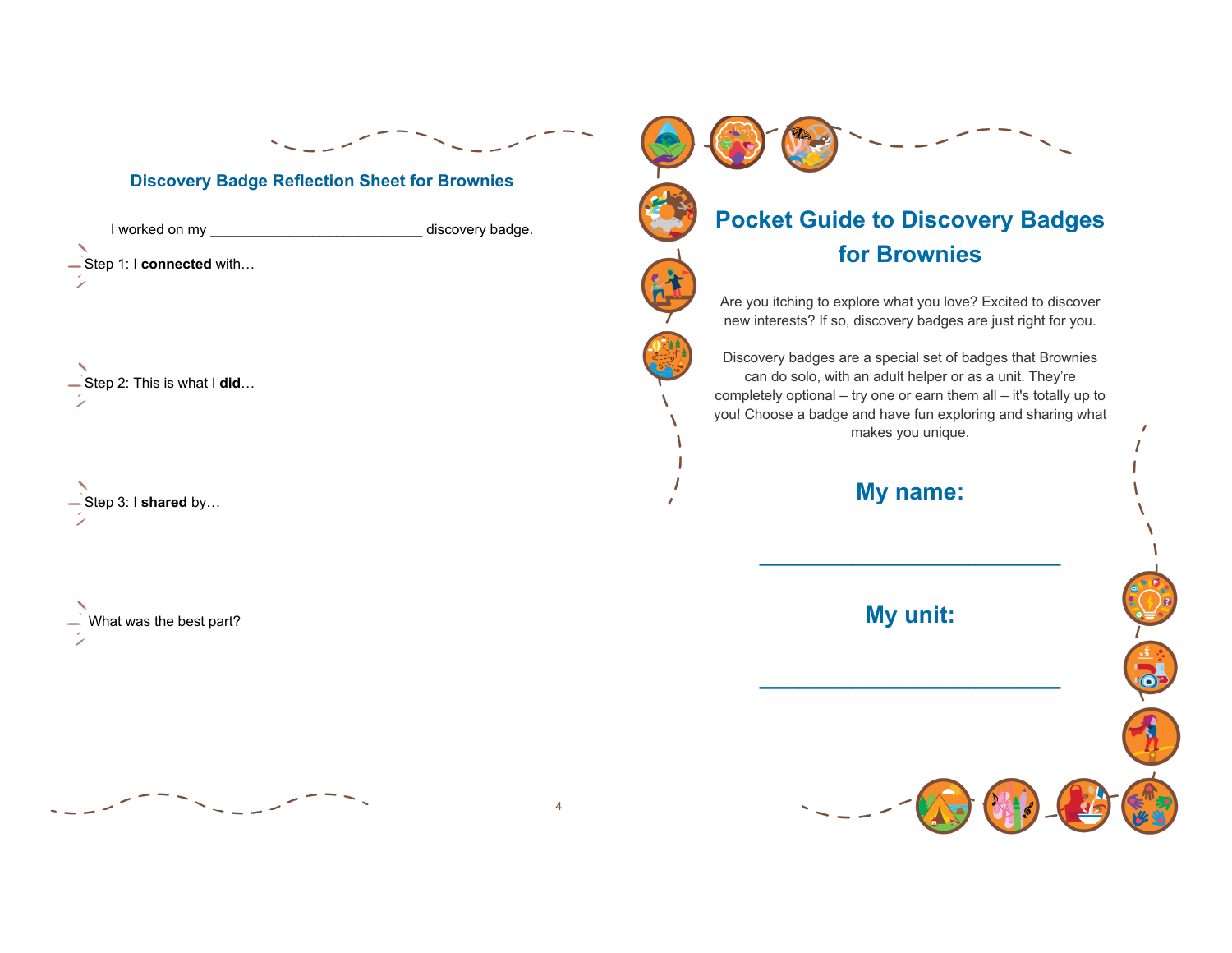#### **How Do I Earn a Discovery Badge?**

Step 1: **Connect** with a woman who's a leader or role model in an area that matches the badge you want to earn. You can talk with her about:

- What you want to learn about, try, and/or do for this badge
- What she does in this area and how she got started
- Your plan for this badge (asking her advice on how to make that happen)

You can connect in person, by email or on the phone. Remember to always have a caring adult with you when you're meeting someone new. You could also watch a video or read about a role model (for example, a woman in history) instead.

Step 2: **Make** or **do** something related to the discovery badge to practice your skills or build some new ones! Check out the next page for ideas. For more examples, log in to the program platform (experience.girlguides.ca) and search for the discovery badge by name.

Step 3: **Share** what you did or created with others. You could share with your unit or another unit you know of, a trusted adult or the role model who inspired you, or some friends in or outside of Guiding. After you've shared, let your Guider know what you did so they can help you track it on the program platform. If it helps, use the Discovery Badge Reflection Sheet at the back of this guide to share your experience.



*Brownies will spend about 2-4 hours completing a discovery badge.*

## **What Discovery Badges Can I Earn?**

| <b>Discovery badge</b> |                                   | I want to                                                                                                           | I could                                                                                 |
|------------------------|-----------------------------------|---------------------------------------------------------------------------------------------------------------------|-----------------------------------------------------------------------------------------|
|                        | <b>Volunteer</b>                  | Help a cause I care about and make a<br>difference (big or small)!                                                  | Read my favourite book to my<br>younger cousin.                                         |
|                        | Leader                            | Help others work together and use what<br>they're good at to reach new goals.                                       | Help decide what game to<br>play after I hear everyone's<br>ideas.                      |
|                        | <b>Artist</b>                     | Be creative and express my ideas through<br>drama, dance, visual art, music, creative<br>writing and more!          | Tell a story through dance and<br>movement.                                             |
|                        | <b>Planet</b><br><b>Protector</b> | Take action and make green choices to<br>help keep our planet healthy, now and in<br>the future.                    | Start composting at home or<br>find out where green waste<br>goes in my community.      |
|                        | <b>Animal Helper</b>              | Help creatures and critters stay safe and<br>happy – from the furry and feathery to the<br>smooth and scaly!        | Make toys or treats for a local<br>animal shelter.                                      |
|                        | <b>Inventor</b>                   | Come up with new ideas, solve problems<br>and make things better.                                                   | Design a way to make a chore<br>easier, faster or more fun.                             |
|                        | <b>Foodie</b>                     | Explore my passion for food and learn more<br>about it. I want to make food, eat food and<br>discover new flavours! | Make a snack that has all the<br>colours of the rainbow.                                |
|                        | <b>Maker</b>                      | Try some tinkering and get hands-on to<br>build, craft and make things that are<br>uniquely my own.                 | Use recycled materials to<br>build something new, like a<br>tissue-box treasure chest.  |
|                        | <b>Adventurer</b>                 | Explore new and exciting places all over<br>the map to create unforgettable memories!                               | Create a scavenger hunt<br>around my neighbourhood to<br>do with a friend.              |
|                        | <b>Experimenter</b>               | Try new things and see what happens by<br>diving into science, technology, engineering<br>and math!                 | Build a tower of recyclable<br>materials, finding ways to<br>make it strong and steady. |
|                        | <b>Mindful Mover</b>              | Find out different ways to get moving and<br>power up my mind and body.                                             | Plan a dance for the people I<br>live with including moves<br>everyone can do.          |
|                        | <b>Girl Champion</b>              | Be a champion for myself and others and<br>work towards equality for all.                                           | Make a comic about a real-life<br>role model who fights or<br>fought for equality.      |
|                        | Camper                            | Go camping and build the skills to thrive<br>and survive outside, no matter the season!                             | Make a bedroll for a stuffy<br>friend and teach someone<br>else to do the same.         |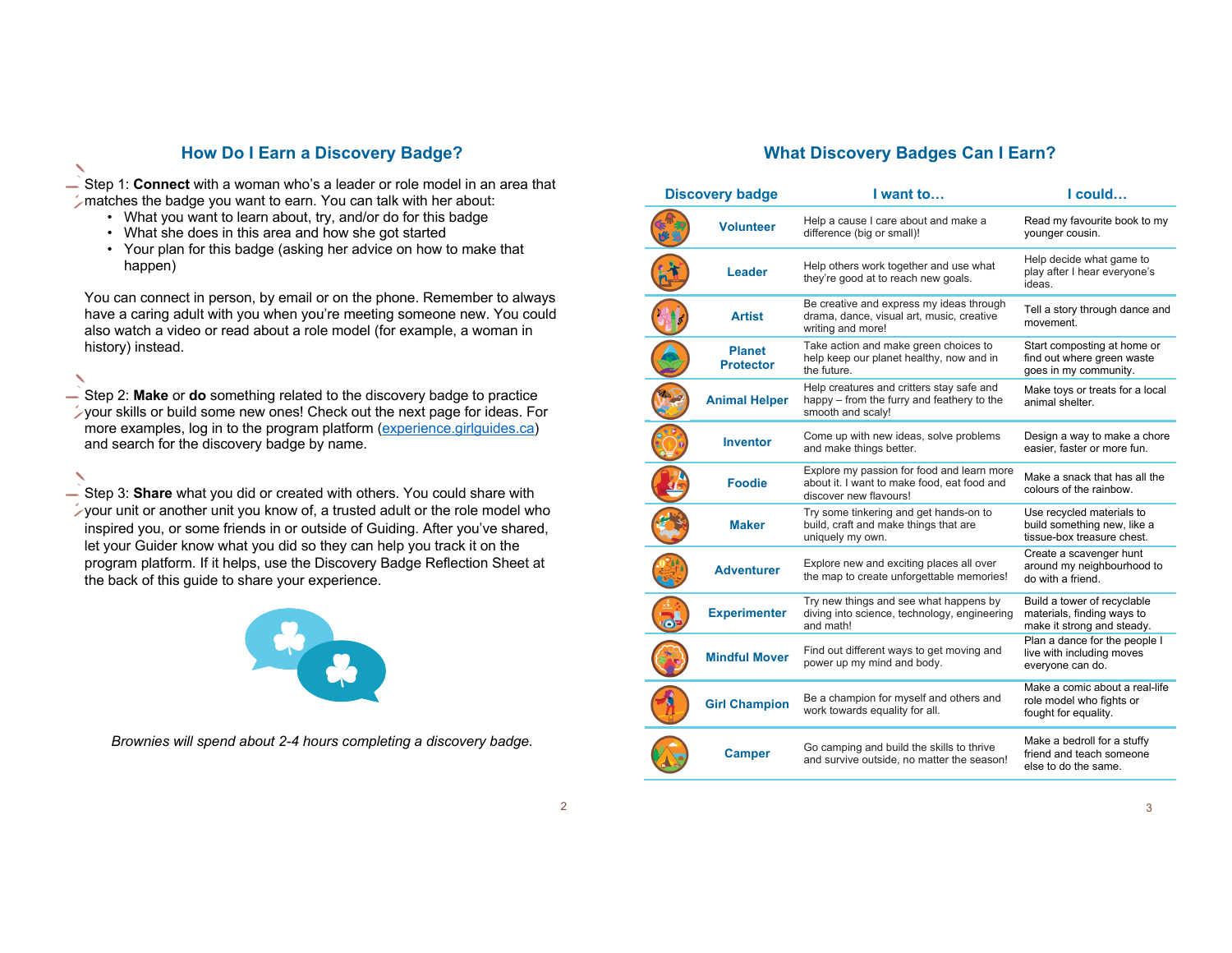

## **Discovery Badge Reflection Sheet for Brownies**

|                                   | discovery badge. |
|-----------------------------------|------------------|
| -Step 1: I connected with         |                  |
|                                   |                  |
|                                   |                  |
| -Step 2: This is what I did       |                  |
|                                   |                  |
| $\frac{1}{2}$ Step 3: I shared by |                  |
|                                   |                  |
|                                   |                  |



# **Discovery Badge Reflection Sheet for Brownies**



↖ Step 2: This is what I **did**…

Step 3: I **shared** by…

 $\overrightarrow{ }$  What was the best part?



8



5